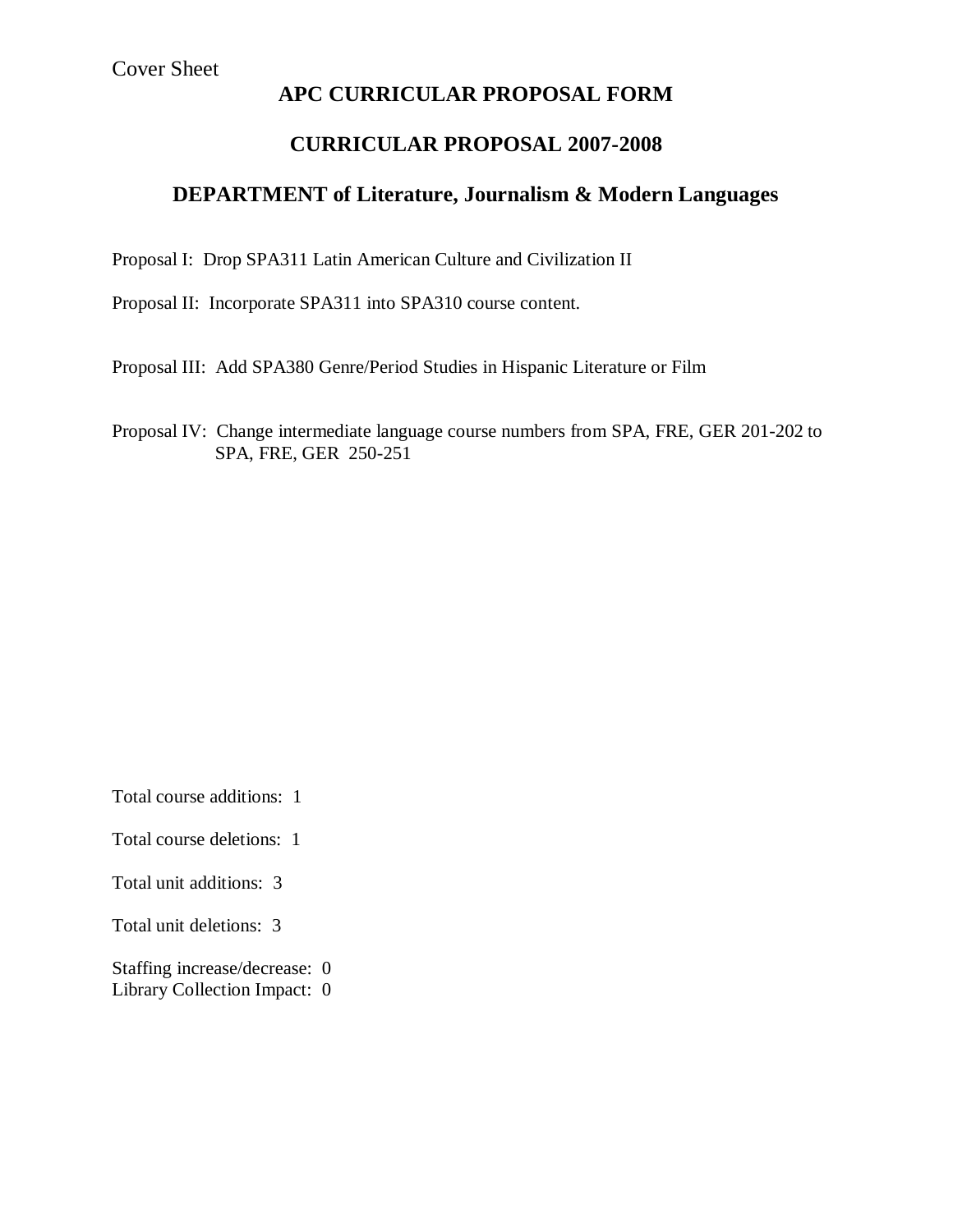**Proposal I-II** Drop SPA311 (3) Latin American Civilization and Culture II and incorporate content into SPA310 Latin American Civilization and Culture I.

## **Rationale:**

1. Faculty and students have agreed that the content of the two courses can be collapsed into one course. In senior exit interviews, students felt that the content of the courses moved too slowly and that they would like more flexibility in course offerings.

2. Most schools do not split this content into two courses. It was originally done to meet criteria for teacher education and placement purposes. Those standards have since changed.

3. All majors now are required to do a study abroad component, so that they receive a healthy dose of culture in that experience whether it be in course content or first hand experience.

4. The SPA311 is difficult to transfer in either from another university or from a study abroad course. It simply does not fit into a traditional mode of study.

## **Catalog Copy:**

## **SPA310 Latin American Civilization and Culture (3)**

The history and civilization of Latin America including indigenous and Hispanic cultures of Mexico, Central, and South America from pre-colonial times to the present. Conducted in Spanish.

*Prerequisite: SPA251 or permission of instructor. Offered 2007-08.*

**Proposal III:** Add SPA380 (3) Genre/Period Studies in Hispanic Literature or Film

### **Rationale:**

1. At the present time, students only take survey literature courses that are very broad in nature. This course would allow us to dedicate more time to a particular genre or period.

2. With such flexibility Hispanic films that are adapted from literary sources such as short story , novel or drama, could also be considered.

3. In addition, the flexibility of this course would make it more feasible to bring in courses from other universities or study abroad to meet requirements in the major or minor.

## **Catalog Copy:**

### **SPA380 Genre/Period Studies in Hispanic Literature or Film (3)**

A study of a literary genre or period of Hispanic literature or film. Conducted in Spanish. *Prerequisite: SPA302 & SPA303 or SPA302 & concurrent enrollment in SPA303 or permission of instructor. Offered 2007-08.*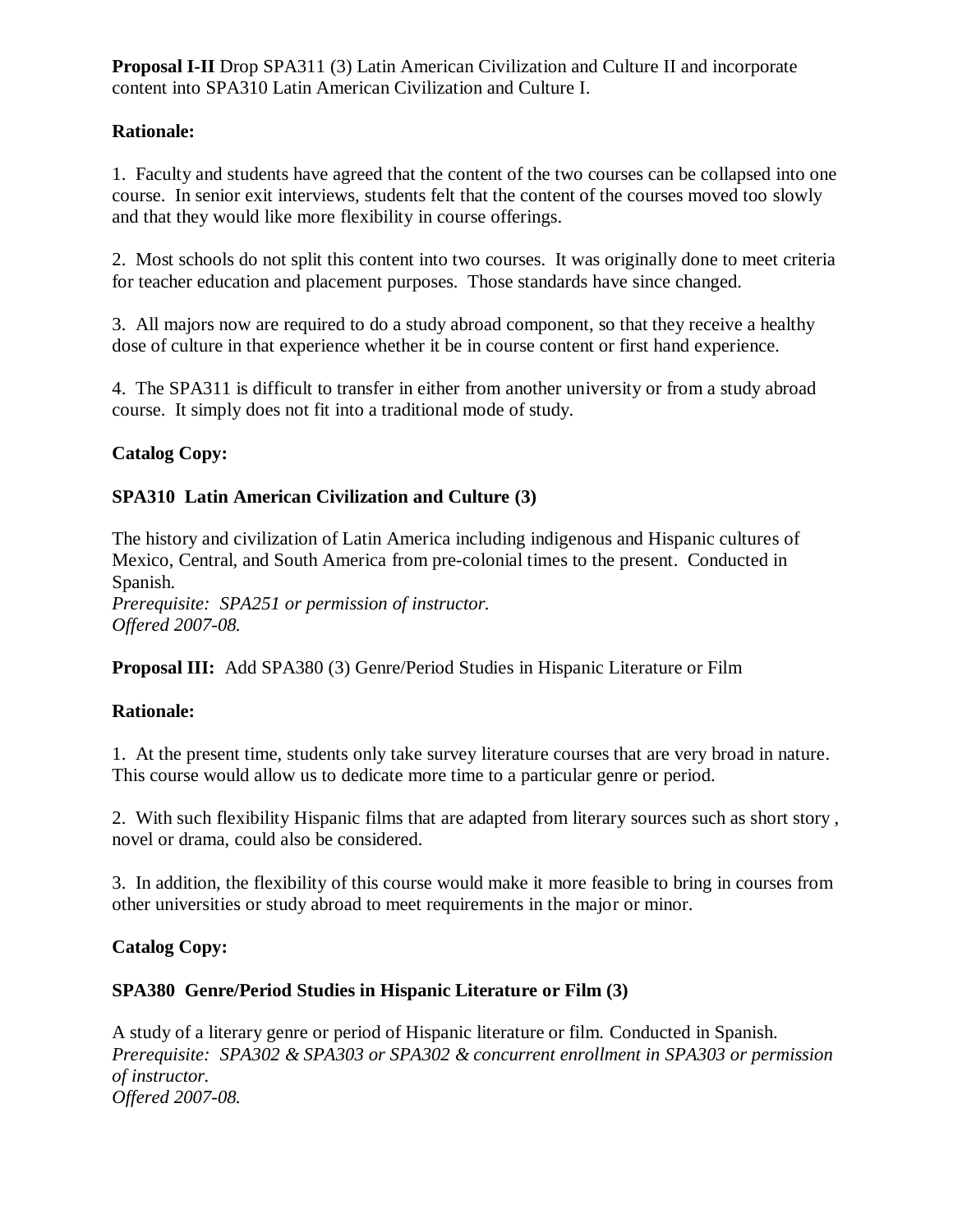#### **Impact on the Spanish major:**

Under required courses:

Delete SPA311 Add SPA380

#### **Impact on the Romance Language major:**

Under required courses:

Delete SPA311 as an option

Under one course from the following category:

Add SPA380

#### **Impact on the Spanish minor**:

Under culture category:

Delete SPA311

Under literature category:

Add SPA380

**Proposal IV:** Change Intermediate language courses numbering from the SPA, FRE, GER 201- 202 sequence to SPA, FRE, GER 250-251.

1. The change in course numbering would distinguish the PLNU intermediate sequence from the community college sequencing of courses. Several years ago, community colleges in California Arizona and other states changed their elementary offering into a 3 semester sequence. Numbering varies from 101, 102, 103, to such sequencing as 101, 102, 201. Thus, there is a substantial difference between a community college 201 (third semester of elementary) and PLNU's 201. Our intermediate sequence assumes an introductory knowledge of all verb systems, modes, a considerable active vocabulary and knowledge of basic cultural concepts. Thus, PLNU's intermediate sequence re-enforces, grounds and expands upon the basic knowledge learned in the elementary sequence.

2. Because of the confusion, many colleges and universities have changed their intermediate numbering systems. For instance, San Diego State does not even use a 201 intermediate number. They have eliminated it from their numbering system. They require the community college 201 to meet their 103 elementary course. USD describes their 201 course as the third semester of the basic language sequence. UCSD brings in the 201 to meet their third quarter elementary track, SPA103.

3. This change would be helpful to Records as well as to advisors in the department to eliminate confusion and clarify what is truly meant by an intermediate language sequence.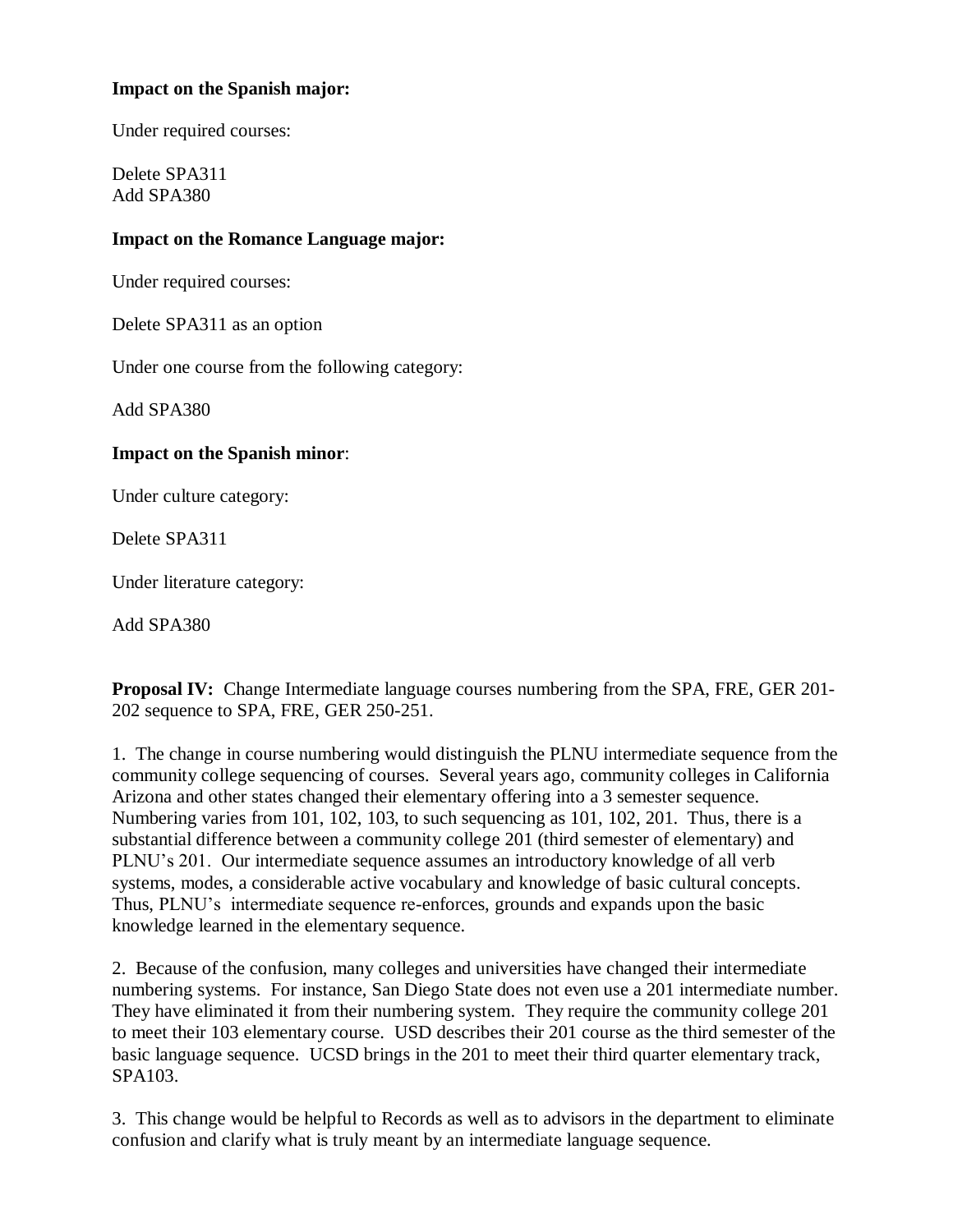## **Impact on course descriptions**

Change prerequisite numbering on the following courses:

## **SPA 320 Advanced Grammar and Reading**

*Prerequisite: SPA251 or permission of instructor.*

## **SPA310 Latin American Culture and Civilization**

*Prerequisite: SPA251 or permission of instructor.*

## **SPA315 Spanish Civilization and Culture**

*Prerequisite: SPA251 or permission of instructor.*